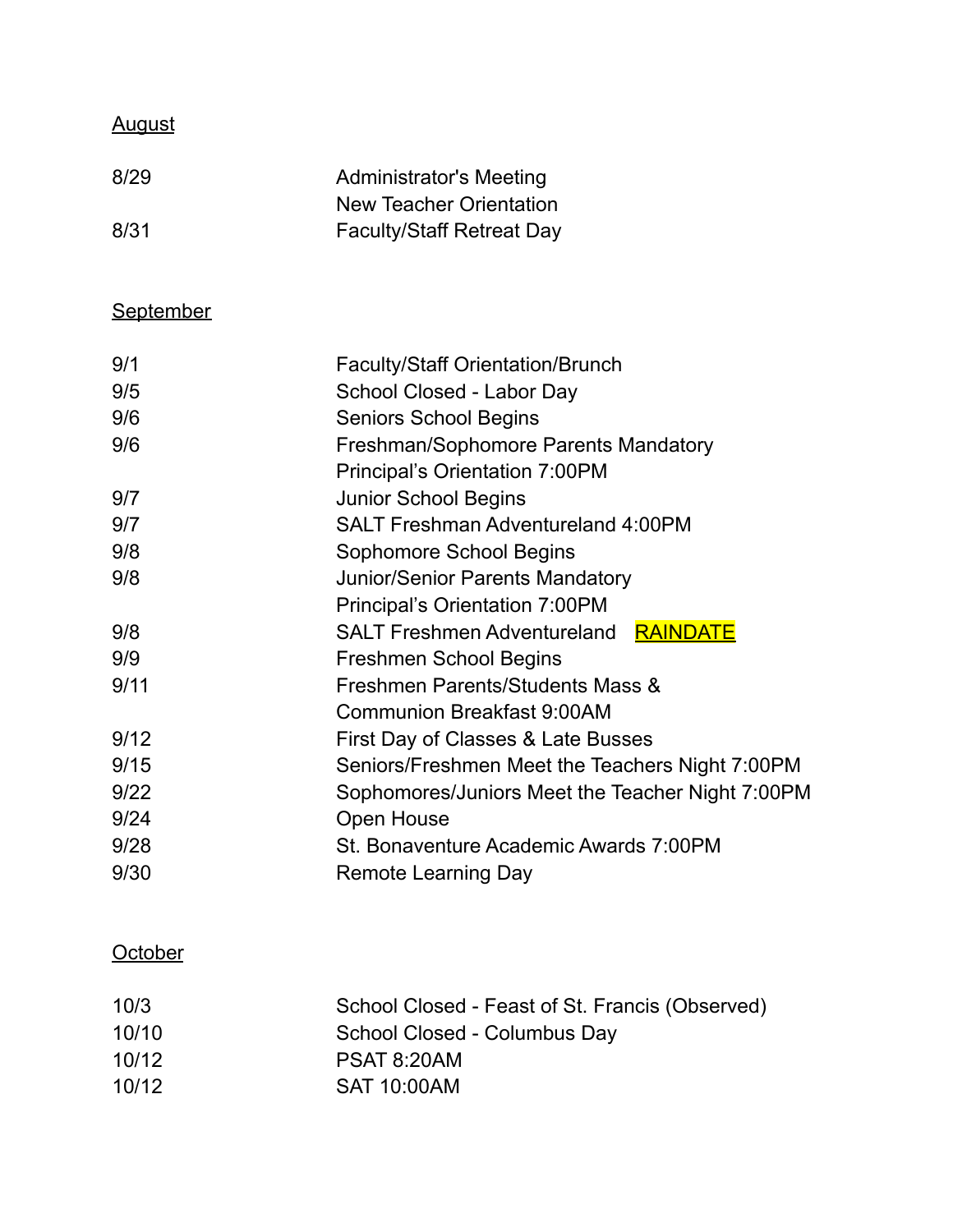| 10/12 | Freshman Faith Day 8:20AM     |
|-------|-------------------------------|
| 10/12 | Senior College Visit Day      |
| 10/18 | Winter Uniform Code in Effect |

### **November**

| 11/1            | Remote Learning Day                           |
|-----------------|-----------------------------------------------|
| 11/5            | <b>TACHS Online High School Entrance Exam</b> |
| 11/8            | End of First Marking Period                   |
| 11/11           | School Closed - Veterans' Day                 |
| 11/21           | Parent Teacher Interviews 5:00PM-7:00PM       |
| $11/23 - 11/27$ | School Closed - Thanksgiving Recess           |

### **December**

| 12/20       | Remote Learning Day                     |
|-------------|-----------------------------------------|
| 12/21 - 1/2 | <b>School Closed - Christmas Recess</b> |

## **January**

| 1/3  | <b>Classes Resume</b>                        |
|------|----------------------------------------------|
| 1/10 | <b>High School Acceptance Letters Mailed</b> |
| 1/11 | High School Acceptance Letters E-Mailed      |
| 1/16 | School Closed - Martin Luther King Day       |
| 1/18 | Accepted Students Open House 7:00PM          |
| 1/21 | Accepted Students Open House 7:00PM          |
| 1/24 | <b>End of Second Marking Period</b>          |
| 1/28 | Incoming Freshman Registration Day           |
| 1/30 | <b>Catholic Schools Week Begins</b>          |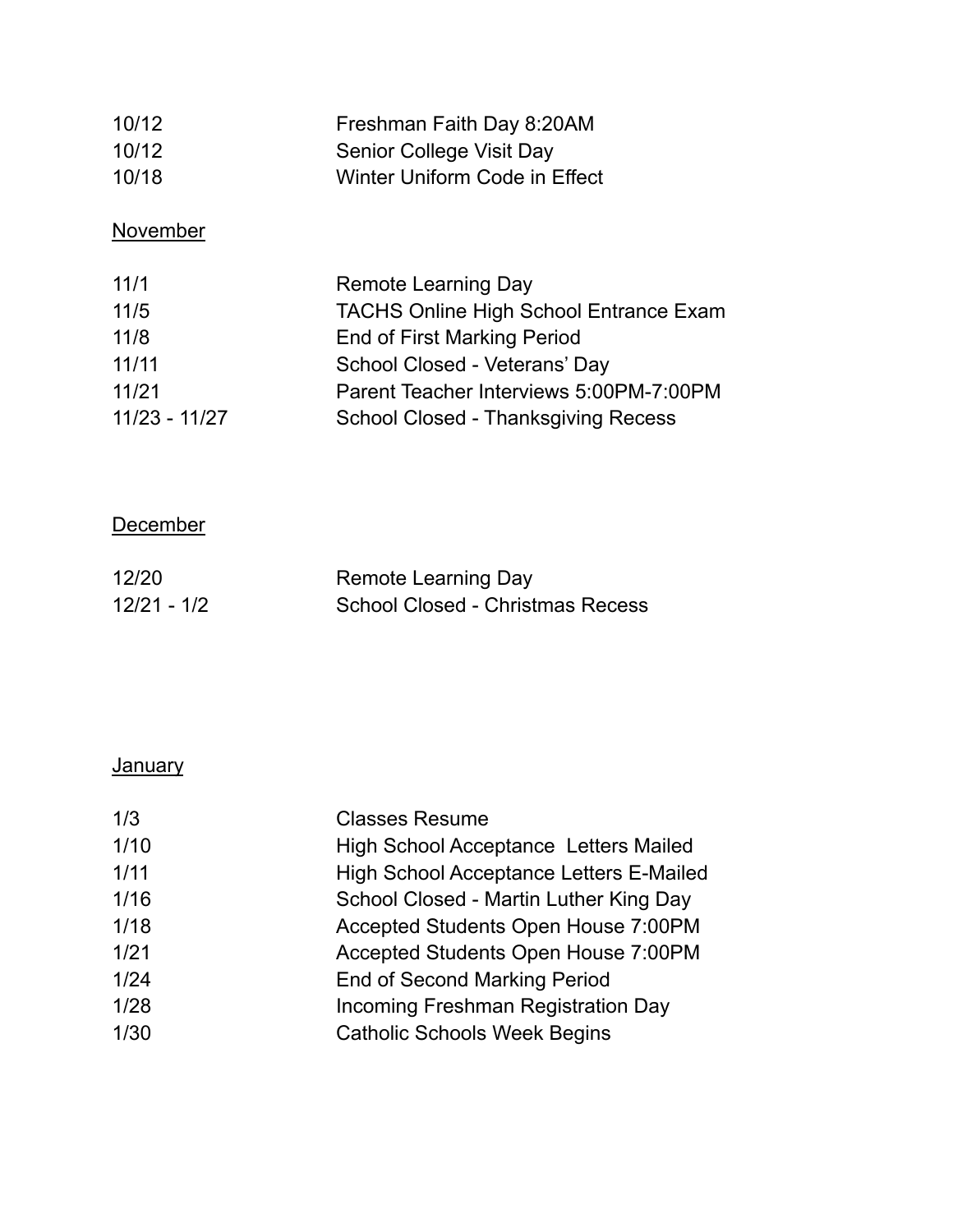## **February**

| 2/13          | St. Anthony/St Francis Prep Faculty/Staff Professional |
|---------------|--------------------------------------------------------|
|               | Day - Remote Learning Day                              |
| $2/17 - 2/26$ | Mid Winter Recess                                      |
| 2/27          | <b>Classes Resume</b>                                  |

## **March**

| 3/10 | No Classes                  |
|------|-----------------------------|
| 3/10 | Junior Ring Mass 10:00AM    |
| 3/11 | Junior Ring Banquet 4:00PM  |
| 3/28 | End of Third Marking Period |
|      |                             |

# April

| $4/05 - 4/16$ | School Closed - Easter Recess |
|---------------|-------------------------------|
| 4/17          | <b>Classes Resume</b>         |

# May

| AP Exams                           |
|------------------------------------|
| Last Day of Classes for Seniors    |
| Spring Uniform Code in Effect      |
| School Closed - Ascension Thursday |
| School Closed - Memorial Day       |
| <b>Senior Prom</b>                 |
|                                    |